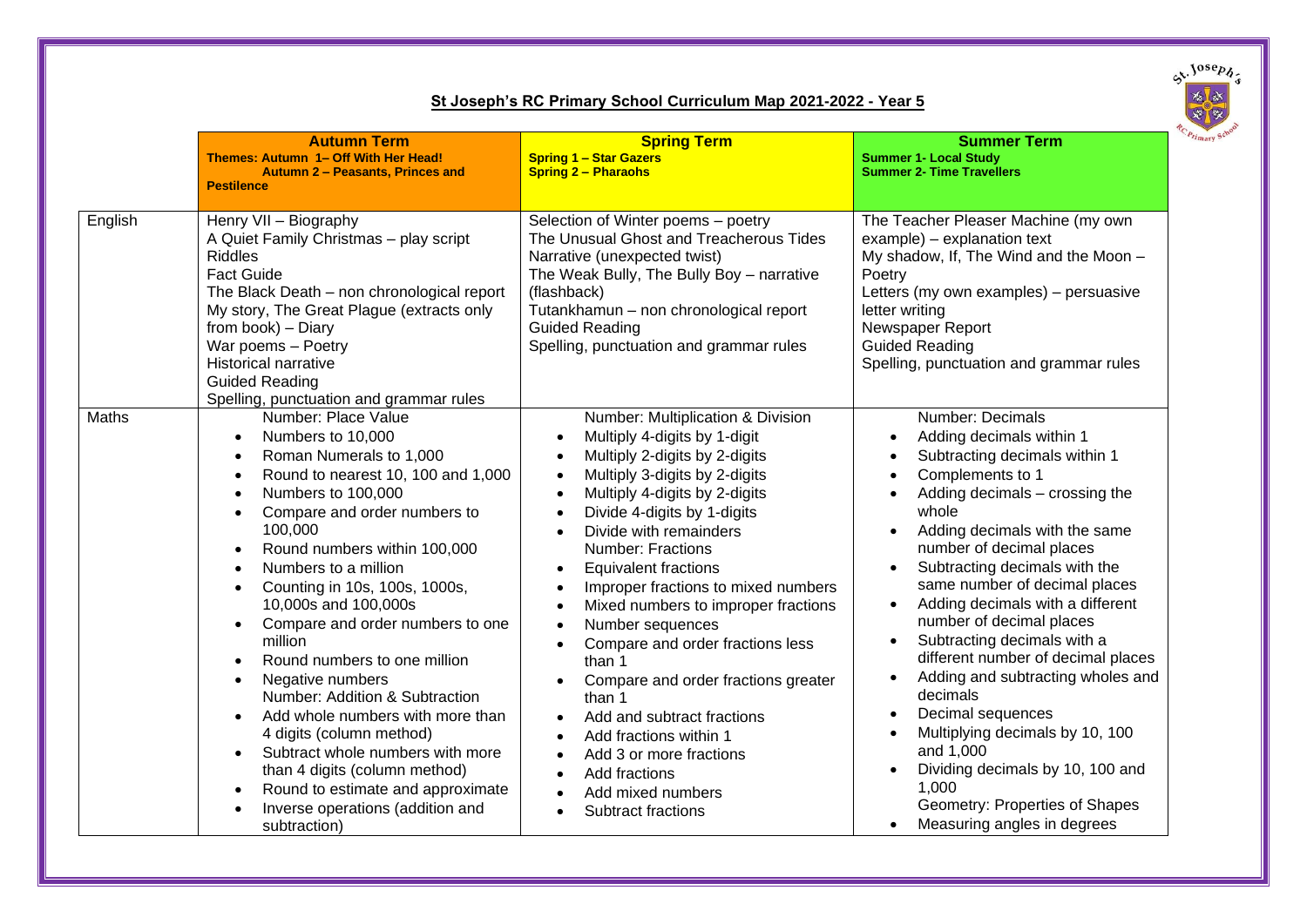| RE        | Multi-step addition and subtraction<br>problems<br><b>Statistics</b><br>Read and interpret line graphs<br>$\bullet$<br>Draw line graphs<br>$\bullet$<br>Use line graphs to solve problems<br>$\bullet$<br>Read and interpret tables<br>$\bullet$<br>Two-way tables<br>$\bullet$<br>Timetables<br>Multiplication & Division<br><b>Multiples</b><br>$\bullet$<br>Factors<br><b>Common Factors</b><br><b>Prime Numbers</b><br>$\bullet$<br><b>Square Numbers</b><br>$\bullet$<br><b>Cube Numbers</b><br>$\bullet$<br>Multiply by 10, 100 and 1,000<br>$\bullet$<br>Divide by 10, 100 and 1,000<br>$\bullet$<br>Multiples of 10, 100 and 1,000<br>$\bullet$<br>Measurement: Perimeter & Area<br>Measure perimeter<br>$\bullet$<br>Calculate perimeter<br>$\bullet$<br>Area of rectangles<br>Area of compound shapes<br>Area of irregular shapes<br>Ourselves; Life Choices (Marriage); Hope- | Subtract mixed numbers<br>Subtract - breaking the whole<br>$\bullet$<br>Number: Decimals & Percentages<br>Decimals up to 2 d.p.<br>$\bullet$<br>Decimals as fractions<br>$\bullet$<br>Understand thousandths<br>$\bullet$<br>Thousandths as decimals<br>$\bullet$<br>Rounding decimals<br>$\bullet$<br>Order and compare decimals<br>$\bullet$<br>Understand percentages<br>$\bullet$<br>Percentages as fractions and decimals<br>$\bullet$<br>Equivalent F.D.P<br>Mission/Ecumenism; Memorial Sacrifice-The | Measuring with a protractor<br>$\bullet$<br>Drawing lines and angles accurately<br>$\bullet$<br>Calculating angles on a straight line<br>$\bullet$<br>Calculating angles around a point<br>$\bullet$<br>Calculating lengths and angles in<br>shapes<br>Regular and irregular polygons<br>Reasoning about 3-D shapes<br>Geometry: Position & Direction<br>Position in the first quadrant<br>$\bullet$<br><b>Reflection</b><br>Reflection with coordinates<br>Translation<br>$\bullet$<br>Translation with coordinates<br><b>Measurement: Converting Units</b><br>Kilograms and kilometres<br>$\bullet$<br>Milligrams and millititres<br>Metric units<br>Imperial units<br>Converting units of time<br>Timetables<br>Measurement: Volume<br>Volume<br>Estimate capacity<br>Transformation-Pentecost; Freedom and |
|-----------|------------------------------------------------------------------------------------------------------------------------------------------------------------------------------------------------------------------------------------------------------------------------------------------------------------------------------------------------------------------------------------------------------------------------------------------------------------------------------------------------------------------------------------------------------------------------------------------------------------------------------------------------------------------------------------------------------------------------------------------------------------------------------------------------------------------------------------------------------------------------------------------|--------------------------------------------------------------------------------------------------------------------------------------------------------------------------------------------------------------------------------------------------------------------------------------------------------------------------------------------------------------------------------------------------------------------------------------------------------------------------------------------------------------|----------------------------------------------------------------------------------------------------------------------------------------------------------------------------------------------------------------------------------------------------------------------------------------------------------------------------------------------------------------------------------------------------------------------------------------------------------------------------------------------------------------------------------------------------------------------------------------------------------------------------------------------------------------------------------------------------------------------------------------------------------------------------------------------------------------|
|           | Advent; Judaism                                                                                                                                                                                                                                                                                                                                                                                                                                                                                                                                                                                                                                                                                                                                                                                                                                                                          | Eucharist; Sacrifice-Lent; Islam                                                                                                                                                                                                                                                                                                                                                                                                                                                                             | Responsibilities; The Commandments;<br>Stewardship of Creation                                                                                                                                                                                                                                                                                                                                                                                                                                                                                                                                                                                                                                                                                                                                                 |
| Science   | Animals (including humans);<br>materials;                                                                                                                                                                                                                                                                                                                                                                                                                                                                                                                                                                                                                                                                                                                                                                                                                                                | Forces<br>Living Things/ Habitats                                                                                                                                                                                                                                                                                                                                                                                                                                                                            | Earth and Space<br>Revision of all topics (fair testing, science<br>models, line graphs, At1)                                                                                                                                                                                                                                                                                                                                                                                                                                                                                                                                                                                                                                                                                                                  |
| History   | HenryVIII and wives<br>History 14th Century England                                                                                                                                                                                                                                                                                                                                                                                                                                                                                                                                                                                                                                                                                                                                                                                                                                      | Significant individuals - Galileo<br>Ancient Egypt                                                                                                                                                                                                                                                                                                                                                                                                                                                           | <b>History of Locality</b><br>Changes in local area                                                                                                                                                                                                                                                                                                                                                                                                                                                                                                                                                                                                                                                                                                                                                            |
| Geography |                                                                                                                                                                                                                                                                                                                                                                                                                                                                                                                                                                                                                                                                                                                                                                                                                                                                                          | Climate zones<br>Planet Earth from space                                                                                                                                                                                                                                                                                                                                                                                                                                                                     | <b>River Nile</b><br>Human and physical features of locality                                                                                                                                                                                                                                                                                                                                                                                                                                                                                                                                                                                                                                                                                                                                                   |
| Computing | E-Safety                                                                                                                                                                                                                                                                                                                                                                                                                                                                                                                                                                                                                                                                                                                                                                                                                                                                                 | E-Safety                                                                                                                                                                                                                                                                                                                                                                                                                                                                                                     | E-Safety                                                                                                                                                                                                                                                                                                                                                                                                                                                                                                                                                                                                                                                                                                                                                                                                       |